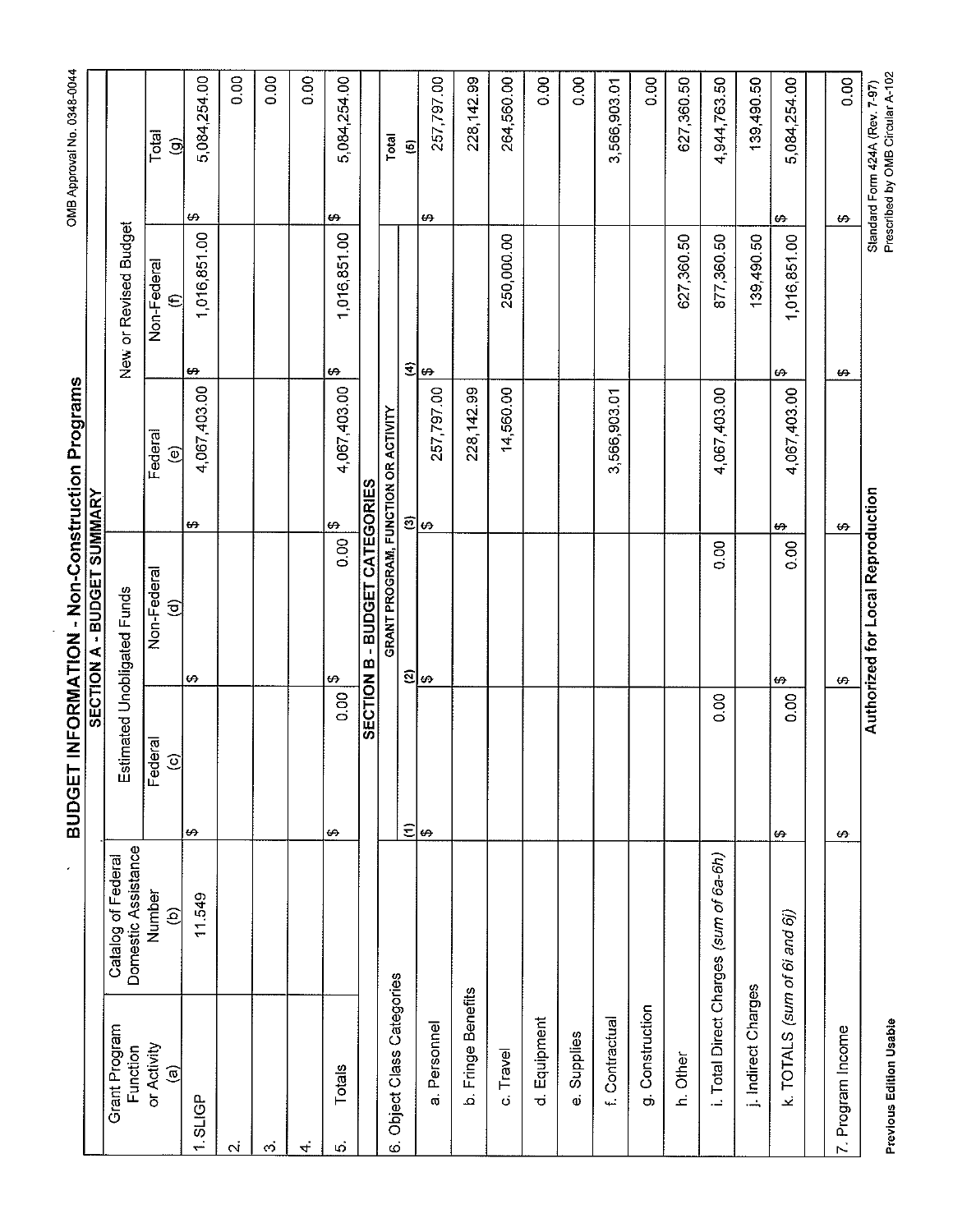|                                    |                                  | <b>SECTION C - NON-FEDERAL RESOURCES</b>                                        |                                      |                                       |                                       |
|------------------------------------|----------------------------------|---------------------------------------------------------------------------------|--------------------------------------|---------------------------------------|---------------------------------------|
| (a) Grant Program                  |                                  | (b) Applicant                                                                   | (c) State                            | (c) Other Sources                     | (e) TOTALS                            |
| SLIGP<br>$\dot{\infty}$            |                                  | ↔                                                                               | 155, 157.50<br>$\boldsymbol{\omega}$ | 861,693.50<br>$\pmb{\leftrightarrow}$ | 1,016,851.00<br>↔                     |
| $\infty$                           |                                  |                                                                                 |                                      |                                       | 0.00                                  |
| ö,                                 |                                  |                                                                                 |                                      |                                       | 0.00                                  |
| $\pm$                              |                                  |                                                                                 |                                      |                                       | $\frac{0}{0}$                         |
| 12. TOTAL (sum of lines 8-11)      |                                  | $\overline{5}$<br>↔                                                             | 155,157.50<br>$\Theta$               | 861,693.50<br>↮                       | 1,016,851.00<br>မာ                    |
|                                    |                                  | SECTION D-FORECASTED CASH NEEDS                                                 |                                      |                                       |                                       |
|                                    | 1st Year<br>Total for            | <b>1st Quarter</b>                                                              | 2nd Quarter                          | 3rd Quarter                           | 4th Quarter                           |
| 13. Federal                        | 0.00<br>↔                        | ↔                                                                               | $\boldsymbol{\omega}$                | ↔                                     | ↮                                     |
| 14. Non-Federal                    | 0.00                             |                                                                                 |                                      |                                       |                                       |
| 15. TOTAL (sum of lines 13 and 14) | 0.0018<br>$\boldsymbol{\varphi}$ | 0.00                                                                            | $\frac{1}{2}$<br>$\triangle$         | 0.00<br>$\triangle$                   | O.OO<br>$\boldsymbol{\varphi}$        |
|                                    |                                  | SECTION E - BUDGET ESTIMATES OF FEDERAL FUNDS NEEDED FOR BALANCE OF THE PROJECT |                                      |                                       |                                       |
| (a) Grant Program                  |                                  |                                                                                 |                                      | FUTURE FUNDING PERIODS (Years)        |                                       |
|                                    |                                  | (b) First                                                                       | $(c)$ Second                         | (d) Third                             | (e) Fourth                            |
| 16.SLIGP                           |                                  | ↔                                                                               | ↔                                    | $\boldsymbol{\varphi}$                | ↮                                     |
| 17.                                |                                  |                                                                                 |                                      |                                       |                                       |
| $\frac{\infty}{\tau}$              |                                  |                                                                                 |                                      |                                       |                                       |
| ф.                                 |                                  |                                                                                 |                                      |                                       |                                       |
| 20. TOTAL (sum of lines 16-19)     |                                  | 0.00<br>49                                                                      | 0.00<br>$\Theta$                     | 80<br>₩                               | 0.00<br>$\boldsymbol{\varphi}$        |
|                                    |                                  | SECTION F - OTHER BUDGET INFORMATION                                            |                                      |                                       |                                       |
| 21. Direct Charges:                |                                  | 22. Indirect Charges:                                                           |                                      |                                       |                                       |
| 23. Remarks:                       |                                  |                                                                                 |                                      |                                       |                                       |
|                                    |                                  | Authorized for Local Reproduction                                               |                                      |                                       | Standard Form 424A (Rev. 7-97) Page 2 |

Standard Form 424A (Rev. 7-97) Page 2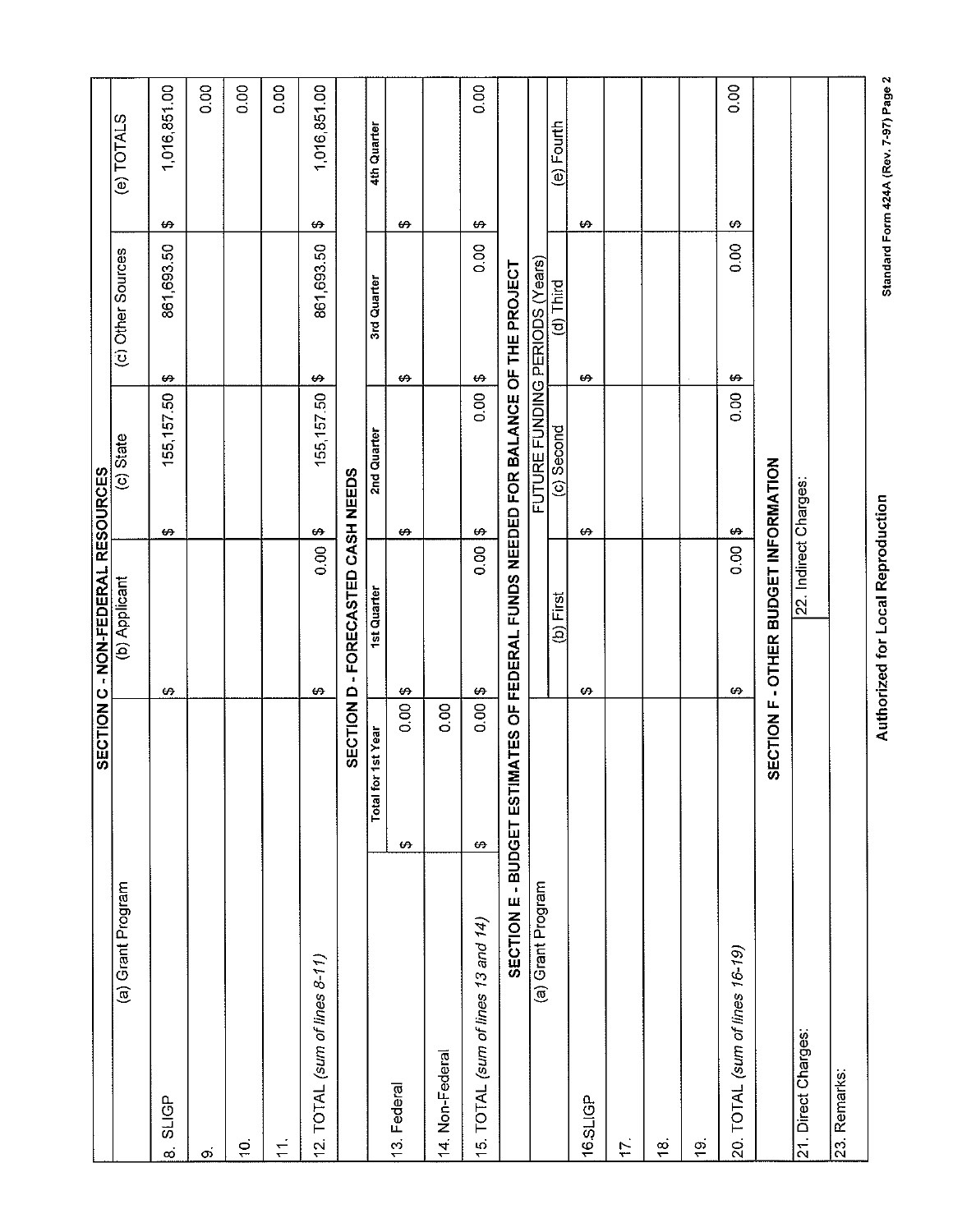Public reporting burden for this collection of information is estimated to average 180 minutes per response, including time for reviewing instructions, searching existing data sources, gathering and maintaining the data needed, and completing and reviewing the collection of information. Send comments regarding the burden estimate or any other aspect of this collection of information, including suggestions for reducing this burden, to the Office of Management and Budget, Paperwork Reduction Project (0348-0044), Washington, DC 20503.

# PLEASE DO NOT RETURN YOUR COMPLETED FORM TO THE OFFICE OF MANAGEMENT AND BUDGET. SEND IT TO THE ADDRESS PROVIDED BY THE SPONSORING AGENCY.

#### **General Instructions**

This form is designed so that application can be made for funds from one or more grant programs. In preparing the budget, adhere to any existing Federal grantor agency guidelines which prescribe how and whether budgeted amounts should be separately shown for different functions or activities within the program. For some programs, grantor agencies may require budgets to be separately shown by function or activity. For other programs, grantor agencies may require a breakdown by function or activity. Sections A, B, C, and D should include budget estimates for the whole project except when applying for assistance which requires Federal authorization in annual or other funding period increments. In the latter case, Sections A, B, C, and D should provide the budget for the first budget period (usually a year) and Section E should present the need for Federal assistance in the subsequent budget periods. All applications should contain a breakdown by the object class categories shown in Lines a-k of Section B.

#### Section A. Budget Summary Lines 1-4 Columns (a) and (b)

For applications pertaining to a single Federal grant program (Federal Domestic Assistance Catalog number) and not requiring a functional or activity breakdown, enter on Line 1 under Column (a) the Catalog program title and the Catalog number in Column (b).

For applications pertaining to a single program requiring budget amounts by multiple functions or activities, enter the name of each activity or function on each line in Column (a), and enter the Catalog number in Column (b). For applications pertaining to multiple programs where none of the programs require a breakdown by function or activity, enter the Catalog program title on each line in Column (a) and the respective Catalog number on each line in Column (b).

For applications pertaining to *multiple* programs where one or more programs require a breakdown by function or activity, prepare a separate sheet for each program requiring the breakdown. Additional sheets should be used when one form does not provide adequate space for all breakdown of data required. However, when more than one sheet is used, the first page should provide the summary totals by programs.

#### Lines 1-4, Columns (c) through (g)

For new applications, leave Column (c) and (d) blank. For each line entry in Columns (a) and (b), enter in Columns (e), (f), and (g) the appropriate amounts of funds needed to support the project for the first funding period (usually a year).

For continuing grant program applications, submit these forms before the end of each funding period as required by the grantor agency. Enter in Columns (c) and (d) the estimated amounts of funds which will remain unobligated at the end of the grant funding period only if the Federal grantor agency instructions provide for this. Otherwise, leave these columns blank. Enter in columns (e) and (f) the amounts of funds needed for the upcoming period. The amount(s) in Column (g) should be the sum of amounts in Columns (e) and (f).

For supplemental grants and changes to existing grants, do not use Columns (c) and (d). Enter in Column (e) the amount of the increase or decrease of Federal funds and enter in Column (f) the amount of the increase or decrease of non-Federal funds. In Column (g) enter the new total budgeted amount (Federal and non-Federal) which includes the total previous authorized budgeted amounts plus or minus, as appropriate, the amounts shown in Columns (e) and (f). The amount(s) in Column (g) should not equal the sum of amounts in Columns (e) and (f).

Line 5 - Show the totals for all columns used.

### **Section B Budget Categories**

In the column headings (1) through (4), enter the titles of the same programs, functions, and activities shown on Lines 1-4. Column (a), Section A. When additional sheets are prepared for Section A, provide similar column headings on each sheet. For each program, function or activity, fill in the total requirements for funds (both Federal and non-Federal) by object class categories.

Line 6a-i - Show the totals of Lines 6a to 6h in each column.

Line 6j - Show the amount of indirect cost.

Line 6k - Enter the total of amounts on Lines 6i and 6j. For all applications for new grants and continuation grants the total amount in column (5). Line 6k, should be the same as the total amount shown in Section A, Column (g), Line 5. For supplemental grants and changes to grants, the total amount of the increase or decrease as shown in Columns (1)-(4), Line 6k should be the same as the sum of the amounts in Section A, Columns (e) and (f) on Line 5.

Line 7 - Enter the estimated amount of income, if any, expected to be generated from this project. Do not add or subtract this amount from the total project amount. Show under the program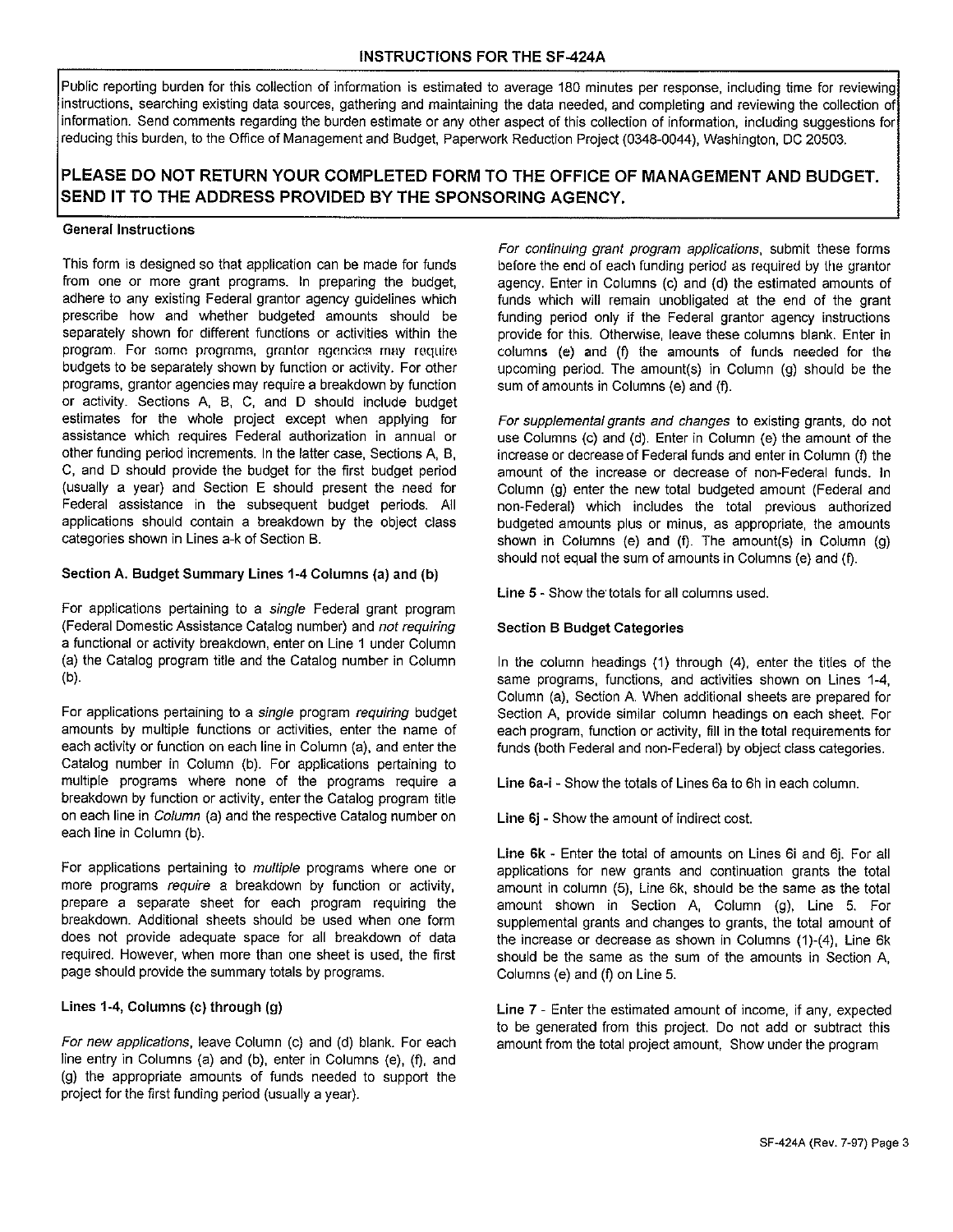#### **INSTRUCTIONS FOR THE SF-424A (continued)**

narrative statement the nature and source of income. The estimated amount of program income may be considered by the Federal grantor agency in determining the total amount of the orant.

#### Section C. Non-Federal Resources

Lines 8-11 Enter amounts of non-Federal resources that will be used on the grant. If in-kind contributions are included, provide a brief explanation on a separate sheet.

> Column (a) - Enter the program titles identical to Column (a), Section A. A breakdown by function or activity is not necessary.

> Column (b) - Enter the contribution to be made by the applicant.

> Column (c) - Enter the amount of the State's cash and in-kind contribution if the applicant is not a State or State agency. Applicants which are a State or State agencies should leave this column blank.

> Column (d) - Enter the amount of cash and in-kind contributions to be made from all other sources.

Column (e) - Enter totals of Columns (b), (c), and (d).

Line 12 - Enter the total for each of Columns (b)-(e). The amount in Column (e) should be equal to the amount on Line 5, Column (f), Section A.

#### **Section D. Forecasted Cash Needs**

Line 13 - Enter the amount of cash needed by quarter from the grantor agency during the first year.

Line 14 - Enter the amount of cash from all other sources needed by quarter during the first year.

Line 15 - Enter the totals of amounts on Lines 13 and 14.

#### Section E. Budget Estimates of Federal Funds Needed for **Balance of the Project**

Lines 16-19 - Enter in Column (a) the same grant program titles shown in Column (a), Section A. A breakdown by function or activity is not necessary. For new applications and continuation grant applications, enter in the proper columns amounts of Federal funds which will be needed to complete the program or project over the succeeding funding periods (usually in years). This section need not be completed for revisions (amendments, changes, or supplements) to funds for the current year of existing grants.

If more than four lines are needed to list the program titles, submit additional schedules as necessary.

Line 20 - Enter the total for each of the Columns (b)-(e). When additional schedules are prepared for this Section, annotate accordingly and show the overall totals on this line.

#### Section F. Other Budget Information

Line 21 - Use this space to explain amounts for individual direct object class cost categories that may appear to be out of the ordinary or to explain the details as required by the Federal grantor agency.

Line 22 - Enter the type of indirect rate (provisional, predetermined, final or fixed) that will be in effect during the funding period, the estimated amount of the base to which the rate is applied, and the total indirect expense.

Line 23 - Provide any other explanations or comments deemed necessary.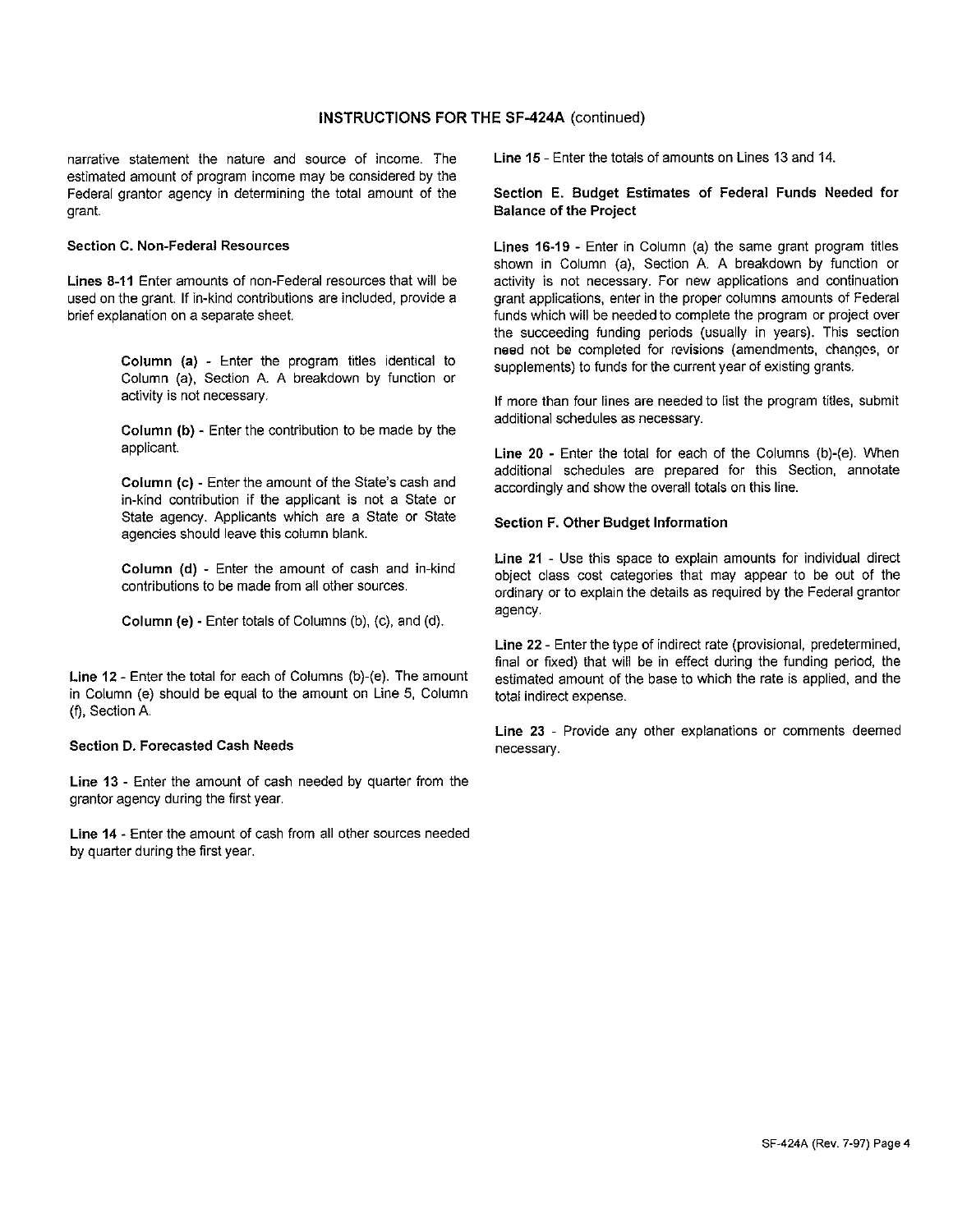## **Illinois SLIGP Budget Narrative**

## **Years 1-5 (Program activities throughout the entire grant period):**

## **Personnel:**

Project Manager/Grant Manager

Federal Costs Year 1: \$24,426.00 Federal Costs Year 2: \$75,076.00 Federal Costs Year 3: \$64,779.00 Federal Costs Year 4: \$61,530.00 Federal Costs Year 5: \$31,986.00

The personnel costs detailed in the State of Illinois' SLIGP budget are for the cost of a Grant Manager to be employed by the State Administrative Agency, the Illinois Emergency Management Agency (IEMA). The salary costs were based upon current union contract rates for the posted title (Executive II) with yearly step increases. Salary will be funded at 100% from May  $1<sup>st</sup>$  2014 through December 31 $<sup>st</sup>$  2015, and 75% funded for the remaining months of the grant. Salary is Pro-</sup> rated for years 1 and 5.

**Personnel Total**: \$257,797.00 Federal Costs; \$0 Non-Federal Costs

### **Fringe Benefits:**

The fringe benefits cost is based on current union contract rates as well, 45.628% for retirement, 7.65% Social Security, and \$28,860 flat insurance rate. Fringe benefits funded at 100% from May 1<sup>st</sup> 2014 through December 31<sup>st</sup> 2015, and 75% funded for the remaining months of the grant. All fringe benefits, including insurance rate, are pro-rated for years 1 and 5.

Federal Costs Year 1: \$22,634.17 Federal Costs Year 2: \$68,860.49 Federal Costs Year 3: \$56,159.25 Federal Costs Year 4: \$54,428.18 Federal Costs Year 5: \$26,060.89

**Fringe Benefits Total:** \$228,142.99 Federal Costs; \$0 Non-Federal Costs

### **Travel:**

Program Manager Travel: SPOC Meetings, National Broadband Conferences, Region V Meetings and 3 Regional Conferences

(SPOC/PSCR) 3 nights lodging \$150 a night+ 3 days per diem (\$32 \* 3) + \$700 Airfare+ \$400 Registration = \$1,646 per trip\*8 trips in 4.5 years=\$13,168

(Region V Meetings) 1 night lodging \$150 night+ 2 days per diem (\$28\*2) = \$206 per trip\*5 trips in 4.5 years=\$1,030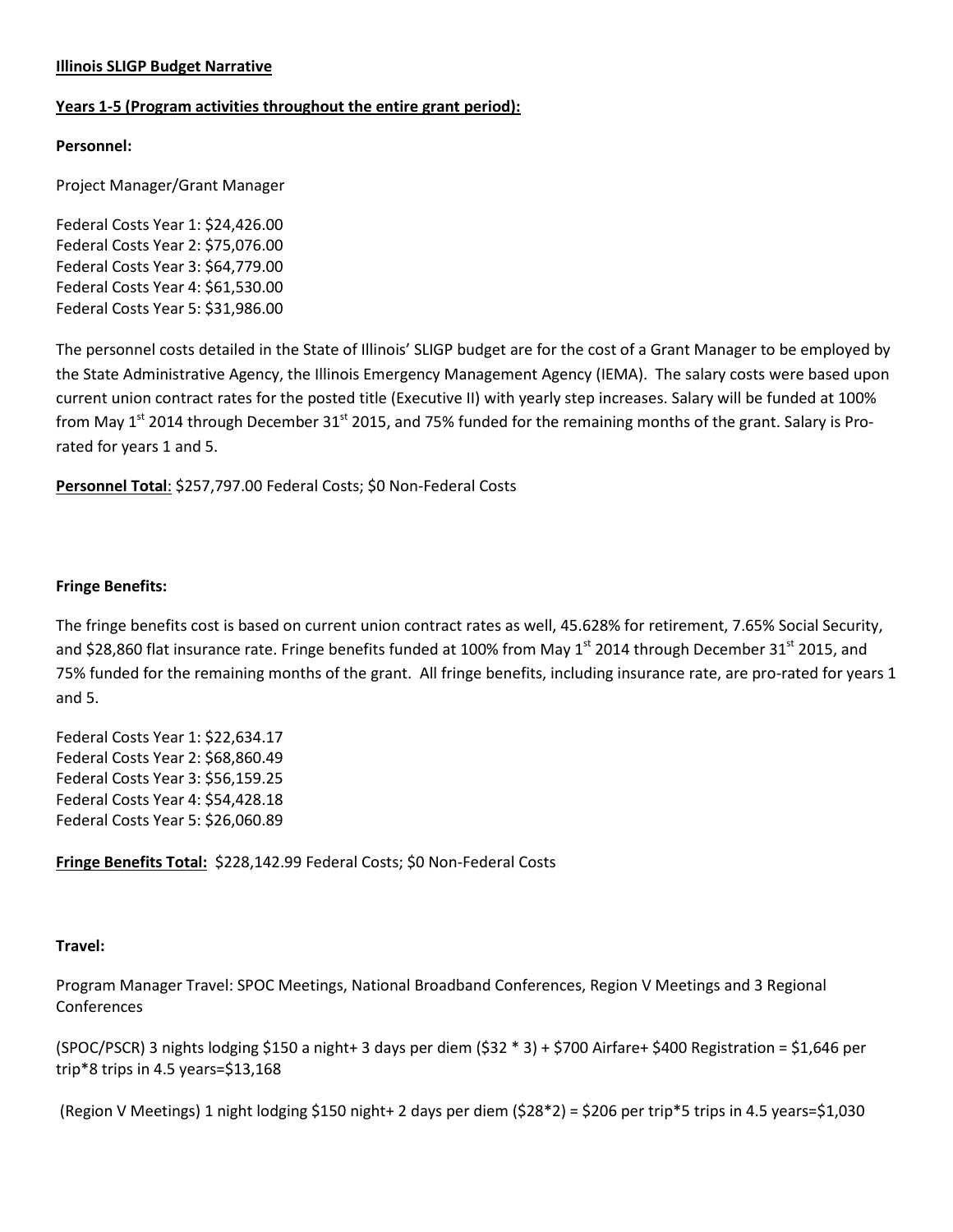(State Regional Conferences) No per diem or hotel for 1 Conference (Central), (\$28\*2 days per diem) for 2 Conferences (Southern/Chicago) + 1 night lodging (\$70) for Southern and (\$180) for Chicago Region=\$362

4.5 years Total: \$14,560.00

Outreach Meeting Travel: 102 County Outreach Meetings for potential FIRSTNET users, Outreach Sessions at State Technology Conference, and meetings with First Responder Associations from 1 to 2 hours with .56 cents for mileage from 9/1/13-12/31/15 and .54 cents for mileage from 1/1/16-2/28/18 for non-Federal funded positions. State cost per year: \$55,555.55 4.5 years State total cost: \$250,000.00

**Travel Total:** \$14,560.00 Federal Costs; \$250,000.00 Non-Federal Costs

# **Contractual:**

Contractual costs in the budget are based on the hiring of an outreach coordinator, data analyst, a network subject matter expert and an administrative assistant. The State of Illinois plans to coordinate these people through a grant with Illinois Law Enforcement Alarm System (ILEAS) that would hire contract staff as outlined in the application. The rate of pay for these people was based on current administrative assistant salaries within IEMA, and based on current contractual staff pay. These people would report to the SWIC and the Grant/Program Manager.

ILEAS has been deemed a unit of local government by IEMA legal in conjunction with the federal Department of Homeland Security, and can therefore receive grants from IEMA.

## **Contractual Grant Personnel Costs:**

The System Architect (\$39.72/hour), and Grant Administrative Assistant/Travel Coordinator (\$27.82/hour), work a 1,820 hours a year schedule with Social Security/FICA/Workers Compensation Insurance/State & Federal Unemployment Tax included in the hourly rate based on 100% project dedicated time for Year 1-2, and 80% project dedicated time for Year 3-5 for \$486,617.09 total.

| System Architect    | <b>Grant Administrative Assistant</b> |
|---------------------|---------------------------------------|
| Year 1: \$24,387.86 | Year 1: \$17,214.15                   |
| Year 2: \$78,622.60 | Year 2: \$55,338.05                   |
| Year 3: \$71,965.11 | Year 3: \$51,835.46                   |
| Year 4: \$66,340.78 | Year 4: \$47,924.24                   |
| Year 5: \$40,936.85 | Year 5: \$32,051.99                   |

The Data Analyst (\$35/hour) works a 1,820 hours a year schedule with Social Security/FICA/Workers Compensation Insurance/State & Federal Unemployment Tax included in the hourly rate for \$154,508.17 total.

Data Analyst Year 1: \$0 Year 2: \$19,498.06 Year 3: \$59,481.94 Year 4: \$59,481.94 Year 5: \$16,046.13

The Outreach Coordinator (\$35/hour) works as needed approximately 1100 hours a year with Social Security/FICA/Workers Compensation Insurance/State & Federal Tax included in the hourly rate for \$88,411.68 total. Outreach Coordinator Year 1: \$13,912.25 Year 2: \$20,223.83 Year 3: \$11,190.64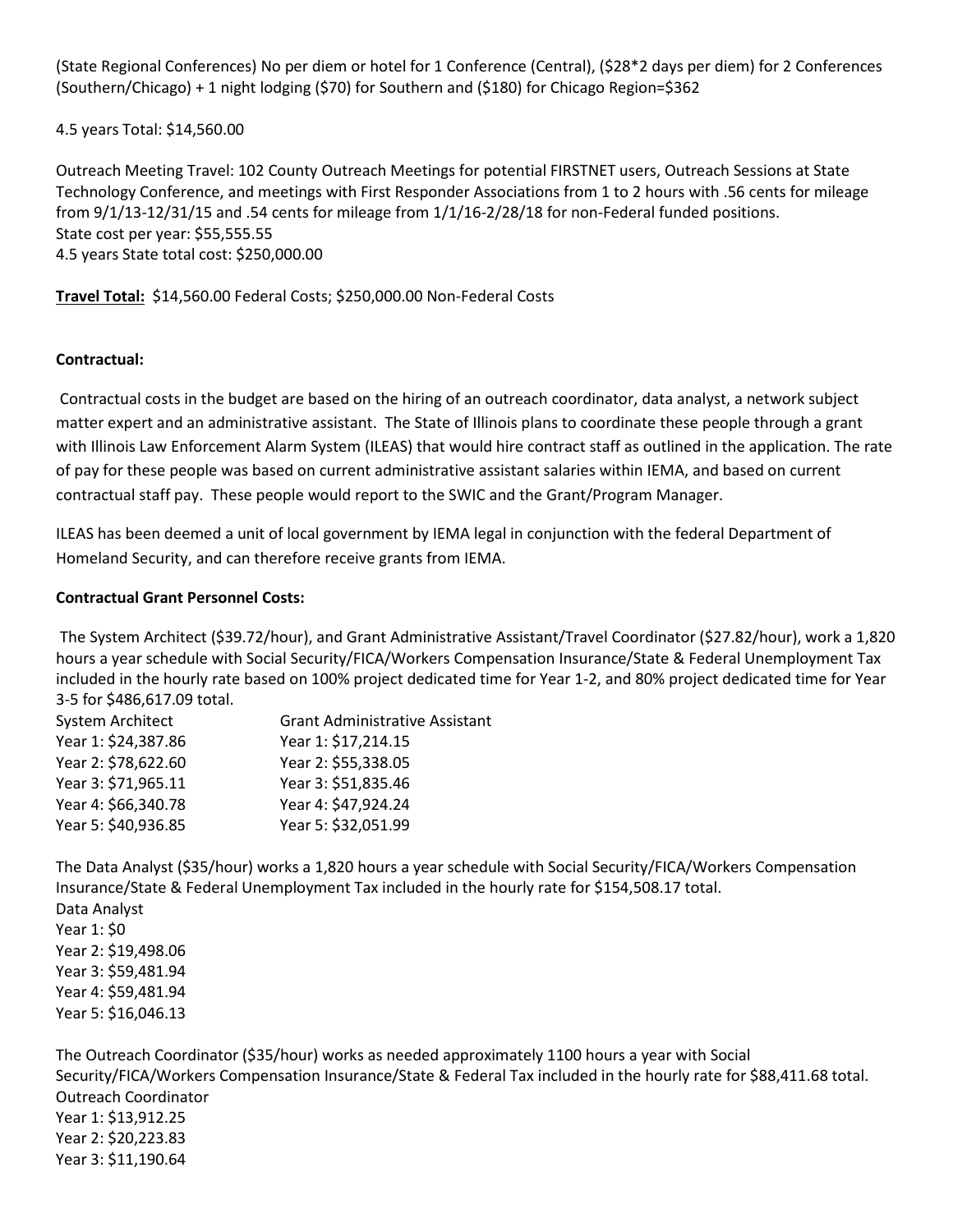Year 4: \$24,408.94 Year 5: \$18,676.02

Other contractual costs included in the grant with the Illinois Law Enforcement Alarm System, which currently employs Illinois' Statewide Interoperable Coordinator (SWIC). The contract for the individual serving in this capacity (SWIC) would be extended to continue his employment as SWIC (20% of duties) and SLIGP Program manager (80% of duties). The budgeted costs are only for the duties associated with the SLIGP Grant, not the additional duties of the SWIC and are based on the individual's current salary of \$51.50/hour with Social Security/FICA/Workers Compensation Insurance/State & Federal Unemployment Tax included in the hourly rate for \$381,689.53 total.

Year 1: \$78,997.02 Year 2: \$81,824.08 Year 3: \$83,880.35 Year 4: \$86,396.76 Year 5: \$50,591.32

All Contractors have 3% COLA/year included in salary with no benefits. All salary totals for contractual staff are **actual numbers based on date of hire**. Some positions were vacant for a period of time during the grant period.

# **Contractual Grant Travel Costs**

Travel costs detailed in the budget are estimated for the SWIC, outreach coordinator, a system architect, and an administrative assistant/travel coordinator.

Travel for Public Safety Broadband Conferences, NITA/FIRSTNET workshops, Region V Work group meetings. Airfare, per diem, lodging, mileage .56/mile from 9/1/13-12/31/15 and .54/mile from 1/1/16-2/28/18

Staff members will drive to various locations across the state to participate with local jurisdictions to raise awareness of the PSBN, discuss local needs and identify potential network users. Staff will also travel to 8 regional meetings throughout the state to present and increase awareness of PSBN. Rates are calculated for 3 contractual staff members at the State of Illinois approved travel reimbursement rate for mileage of \$0.56/mile from 9/1/13-12/31/15 and \$0.54/mile from 1/1/16-2/28/18, lodging at a rate of \$80 (average statewide approved lodging rate), per diem of \$28/day (Governor's Travel Board approved rate). The travel rate calculation is based upon the approved rates listed above for travel overhead (mileage, per diem, lodging, airfare) matched against the State Project Plan travel needs for contractual staff.

\$25,555.56/year for 4.5 years, \$115,000.00 total.

**Contractual Grant Conferences Costs:** 3 Illinois SLIGP Statewide Conferences and 1 State Technology Conference with an entire day dedicated to FIRSTNET. The 3 SLIGP and State Technology Conferences will be coordinated through a fiduciary agent Illinois Law Enforcement Alarm System (ILEAS) as part of the contractual grant agreement with IEMA. Costs are based on IEMA's annual statewide conference that hosts a similar number of attendees (1250 attendees) that would be expected to attend the 3 separate SLIGP Conferences and the State Technology Conference day dedicated to FIRSTNET.

Costs include:

Hotel rooms for 1,250 attendees; approximately 375 rooms (traveling 50+ miles) \* \$85 \* 1 night= \$31,875 \$10,000 on lunch (\$8.00/person\*1250); based on approved IEMA food/beverage policy rate \$50,000 for Conference/Meeting space rental for 4 hotels \$8,125 for audio visual needs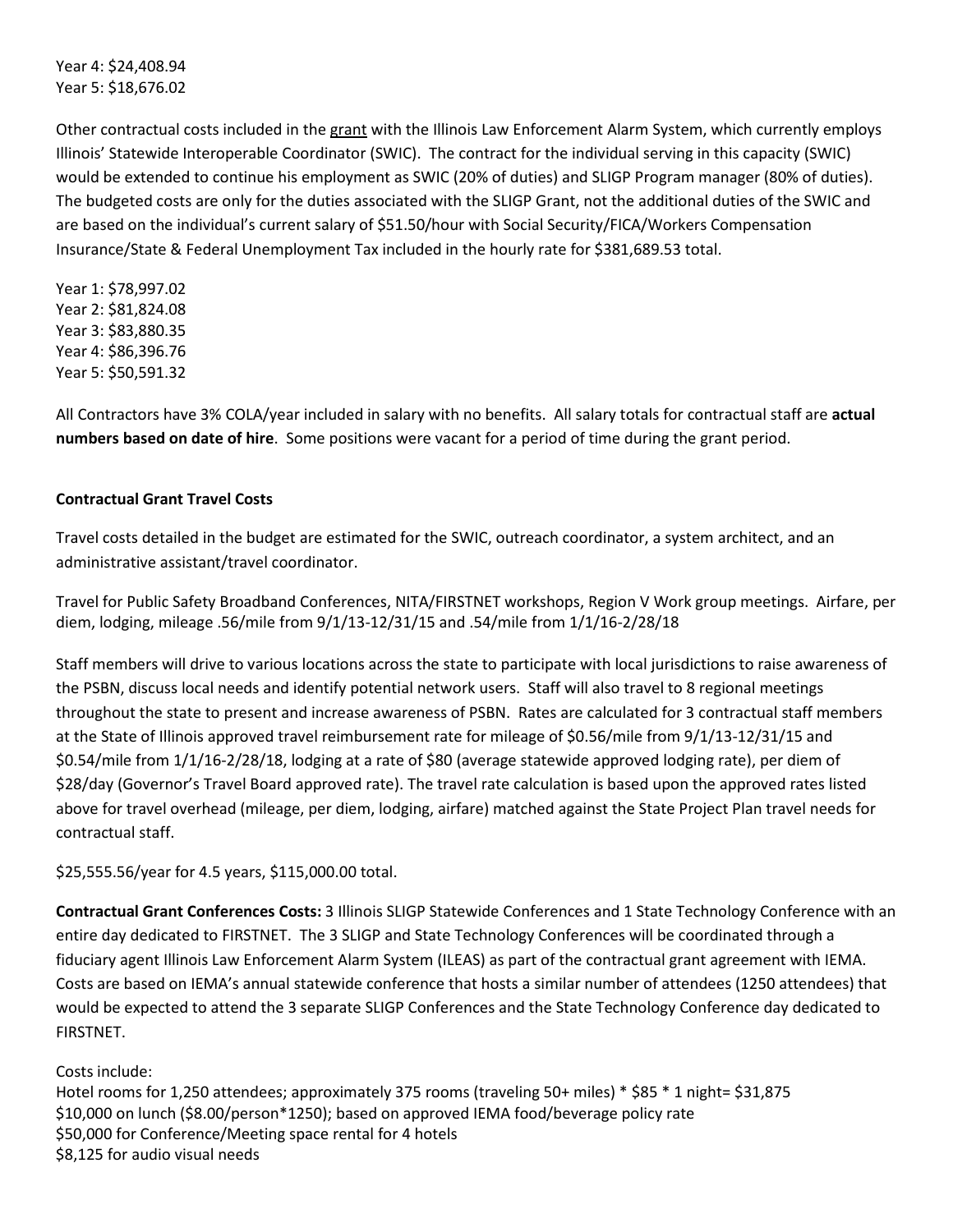**Contractual Grant Regional Conference Costs:** Staff members will drive to various locations across the state to participate with local jurisdictions to raise awareness of the PSBN, discuss local needs and identify potential network users. Staff will also host FIRSTNET for Consultations. The Regional Meetings/Consultations expenses will be \$8,000 for Regional Meetings/Consultations Room Rental; \$4,000 for Audio/Visual Equipment Rental; \$3,500 for Lodging/Catering for attendees over 4.5 years, \$15,500 total.

**Contractual Grant Materials/Supplies Costs:** Outreach materials, publications, outreach video, and business cards for outreach coordinator, subject matter expert \$10,000.00/year\* 4.5 years= \$45,000 total

**Contractual Grant Website Costs:** Web based registration system, system technology maintenance associated with the system, software mapping associated with FIRSTNET \$11,111.11/year\* 4.5 years \$50,000 total.

**Contractual Grant Office Technology Costs:** 5 laptops at \$1,000/computer and other system technology equipment such as wireless hot spot my-fy's and scanner \$3,365.57/year\*4.5 years= \$15,145.08

**Contractual Grant Supply Costs:** General Office Supplies for Program including printer ink, general supplies for establishing contractor offices \$2,222.22/year\*4.5 years=\$10,000

**Contractual Grant Management and Administration Costs:** Office space, telephone services and associated grant costs \$17,097.91/year\*4.5 years=\$76,940.60 total.

Contractual costs will also include a vendor bid for statewide inventory/data collection related to the project. If necessary, the State plans to contract with ILEAS to hire an outside vendor to do the data collection related to the SLIGP Grant Phase 2. Estimated costs were based on past contractual obligations where the state has hired outside vendors to do contractual work statewide. \$1,014,045.48/year\*2 years for this project area equals \$2,028,090.96

**Contractual Grant Total:** \$3,566,903.01 Federal Costs; \$0 Non-Federal Costs

## **Other:**

**Technology Working Group Time:** Electrical Engineers who advise, develop, and supervise the installation of electrical components, or systems for commercial use for FIRSTNET users. Salary for match based upon U.S. Bureau of Labor Statistics data for Illinois (\$50.35 an hour) 993 hours/year for 2.5 years. State total cost: \$125,000.00

**Outreach Meeting Attendance Time:** 102 County Outreach Meetings for potential FIRSTNET users, Outreach Sessions at State Technology Conference, meetings with First Responder Associations from 1 to 2 hours with in kind salary match for non-Federal funded positions. Salary for match based on U.S. Bureau of Labor statistics for Illinois data (\$42.17 for Fire, \$47.34 for Police, \$24.83 for Local Emergency Managers an hour). State total cost: \$486,693.50

**Illinois Emergency Management Agency Facility Cost:** Project/Grant Manager 150 Sq. ft. (.46%) of lease costs at Dirksen State cost per year: \$3,481.66\*4.5 years State total cost: \$15,667.00

**Other Total Costs:** \$0 Federal Costs; \$627,360.50 Non-Federal Costs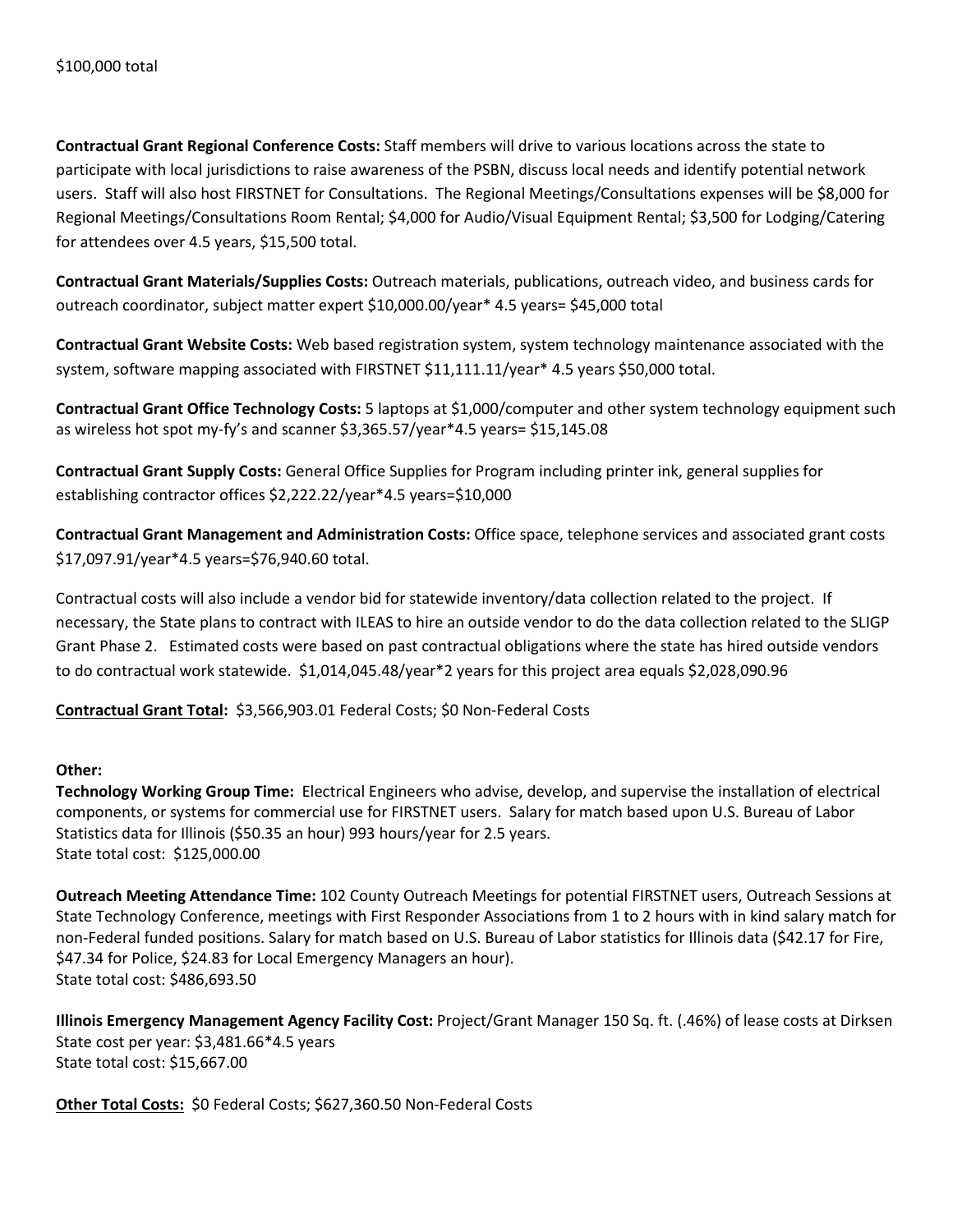# **Indirect Cost:**

IEMA Indirect Cost Rate for Personnel/Fringes for Project/Grant Manager based on 28.5% Indirect Cost Rate (ICR) for Agency. State cost per year: \$30,109.00\*4.5 years State total cost: \$139,490.50

**Indirect Cost Total:** \$0 Federal Costs; \$139,490.50 Non-Federal Costs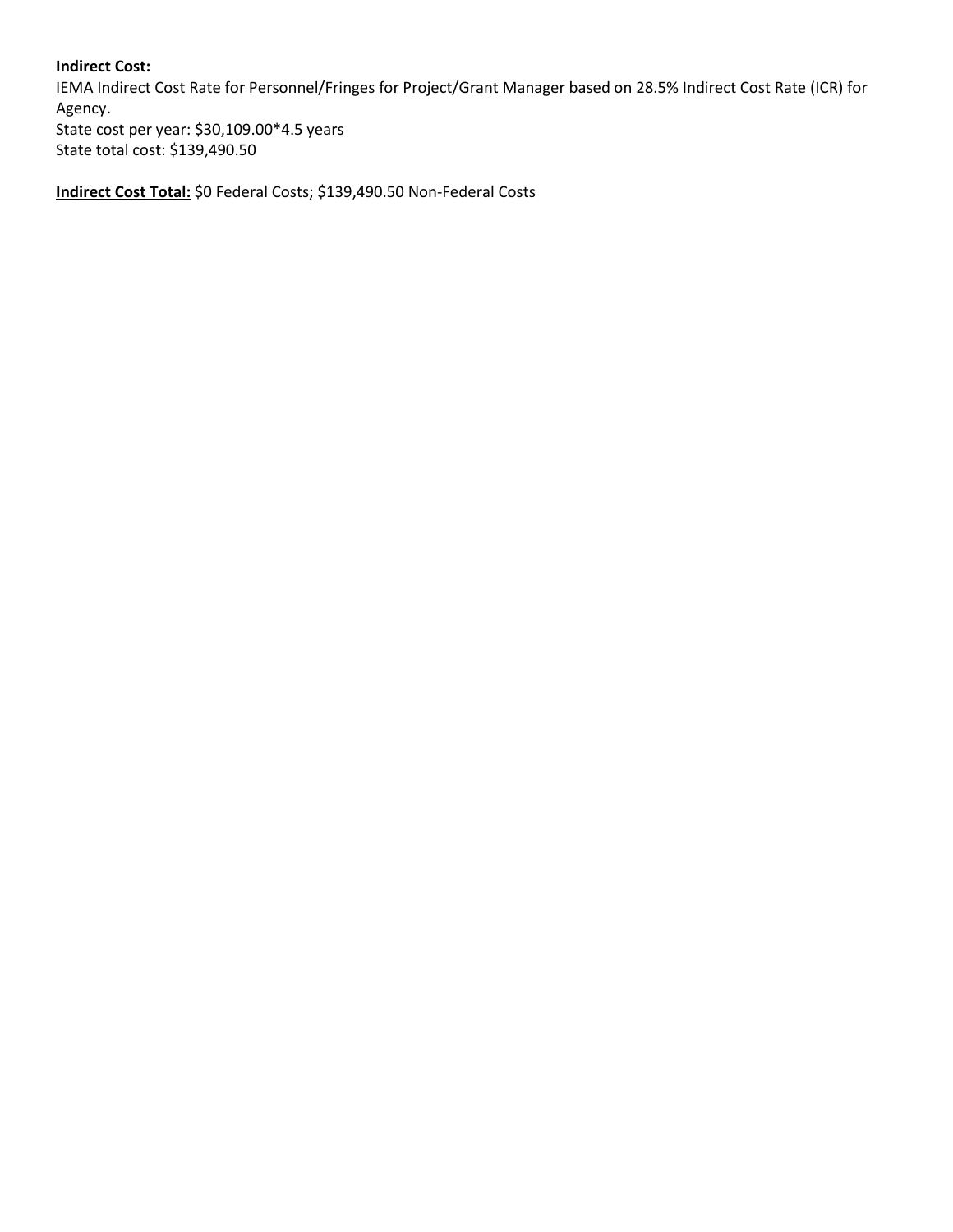# **Illinois-Detailed Budget <u>State and Local Implementation Grant Program</u>** Current Budget

| Category                                                       | <b>Total</b> | <b>Federal</b> | <b>Non-Federal</b>       |
|----------------------------------------------------------------|--------------|----------------|--------------------------|
| <b>Personnel</b>                                               |              |                |                          |
| (1 Project/Grant Manager-Executive II title-salary             |              |                |                          |
| sanctioned by union contract at 100% dedicated time            |              |                |                          |
| 5/1-12/31/14 (75% remaining months). Salary year 1:            |              |                |                          |
| \$24,426: Year 2: \$56,305; Year 3: \$58,708; Year 4:          |              |                |                          |
| \$61,530; Year 5: \$31,986. Federal Share of grant.            |              |                |                          |
|                                                                | \$232,955.00 | \$232,955.00   |                          |
| <b>Personnel Total</b>                                         | \$232,955.00 | \$232,955.00   | \$0.00                   |
| <b>Fringe Benefits</b>                                         |              |                |                          |
| 1 Project/Grant Manager: 40.312% retirement rate;              |              |                |                          |
| 7.65 Social Security rate; \$25,416 flat insurance rate        |              |                |                          |
| 100% year 1 and partial year 2, 75% remaining                  |              |                |                          |
| months. Based on salary level predetermined for that           |              |                |                          |
| year. Year 1: \$28,659.20; Year 2: \$52,421; Year 3:           |              |                |                          |
| \$53,573.53; Year 4: \$54,927.02; Year 5: \$19,577.13          |              |                |                          |
| Federal share of grant.                                        | \$209,157.88 | \$209,157.88   |                          |
|                                                                |              |                |                          |
| <b>Fringe Benefits Total</b>                                   | 209,157.88   | \$209,157.88   | \$0.00                   |
|                                                                |              |                |                          |
| <b>Travel</b>                                                  |              |                |                          |
| Travel for project/grant manager for working group             |              |                |                          |
| meetings and National Conferences to include Airfare,          |              |                |                          |
| registration, lodging, and per diem. \$2,504/year*4.5          |              |                |                          |
| years. See budget narrative for cost explanation.              |              |                |                          |
| Federal share of grant.                                        | \$11,268.00  | \$11,268.00    |                          |
| Outreach Meeting Travel-102 County Outreach                    |              |                |                          |
| Meetings for Potential FIRSTNET users, Outreach                |              |                |                          |
| Meetings with First Responder Associations from 1 to           |              |                |                          |
| 2 hours with .56 cents for mileage for non-Federal             |              |                |                          |
| funded positions. Match share of grant.<br><b>Travel Total</b> | \$175,000.00 |                | \$175,000.00             |
|                                                                | 186,268.00   | \$11,268.00    | $\overline{$}175,000.00$ |
|                                                                |              |                |                          |
| <b>Contractual</b>                                             |              |                |                          |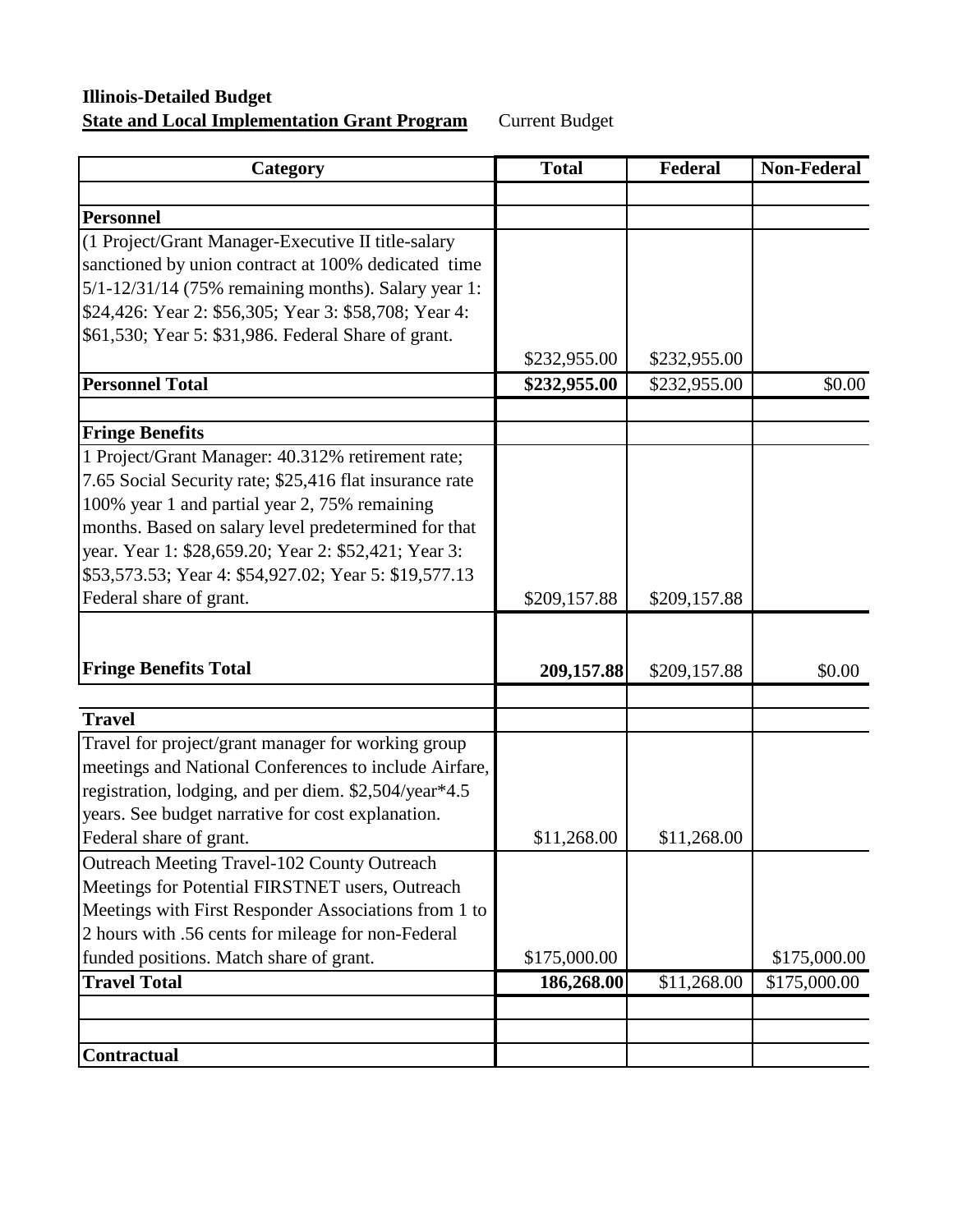| Grant with Illinois Law Enforcement Alarm System     |              |              |  |
|------------------------------------------------------|--------------|--------------|--|
| (ILEAS)-SLIGP Outreach Coordinator (\$35/hour        |              |              |  |
| includes Social Security/FICA/Workers Comp           |              |              |  |
| Insurance/State&Federal Unemployment Tax) for        |              |              |  |
| 1100 working hours/year based on date of hire with   |              |              |  |
| 3% COLA. Year 1 \$8,829.80, Year 2 \$32,722.04.      |              |              |  |
| Federal share of grant.                              | \$41,551.84  | \$41,551.84  |  |
| Grant with Illinois Law Enforcement Alarm System     |              |              |  |
| (ILEAS)-SLIGP Data Analyst (\$35/hour includes       |              |              |  |
| Social Security/FICA/Workers Comp                    |              |              |  |
| Insurance/State&Federal Unemployment Tax) for        |              |              |  |
| 1100 working hours/year based on date of hire with   |              |              |  |
| 3% COLA. Year 1 \$0, Year 2 \$11,018.63, Year 3      |              |              |  |
| \$44,730.33, Year 4 \$54,055.00, Year 5 \$31,512.92. |              |              |  |
| Federal share of grant.                              | \$141,316.88 | \$141,316.88 |  |
| Grant with Illinois Law Enforcement Alarm System     |              |              |  |
| (ILEAS)-SLIGP Network Subject Matter Expert          |              |              |  |
| (\$39.72/hour includes Social Security/FICA/Workers  |              |              |  |
| Comp Insurance/State&Federal Unemployment Tax)       |              |              |  |
| for 1,820 working hours/year based on date of hire   |              |              |  |
| years with 3% COLA. Year 1 \$18,081.98, Year 2       |              |              |  |
| \$78,055.09, Year 3 \$80,269.79, Year 4 \$82,674.43, |              |              |  |
| Year 5 \$49,719.46. Federal share of grant.          |              |              |  |
|                                                      | \$308,800.75 | \$308,800.75 |  |
| Grant with Illinois Law Enforcement Alarm System     |              |              |  |
| (ILEAS)-SLIGP Administrative Assistant               |              |              |  |
| (\$27.82/hour includes Social Security/FICA/Workers  |              |              |  |
| Comp Insurance/State&Federal Unemployment Tax)       |              |              |  |
| for 1,820 working hours/year based on date of hire   |              |              |  |
| with 3% COLA. Year 1 \$12,397.85, Year 2             |              |              |  |
| \$54,810.69, Year 3 \$56,255.51, Year 4 \$57,939.72, |              |              |  |
| Year 5 \$34,858.02. Federal share of grant.          |              |              |  |
|                                                      |              |              |  |
|                                                      | \$216,261.79 | \$216,261.79 |  |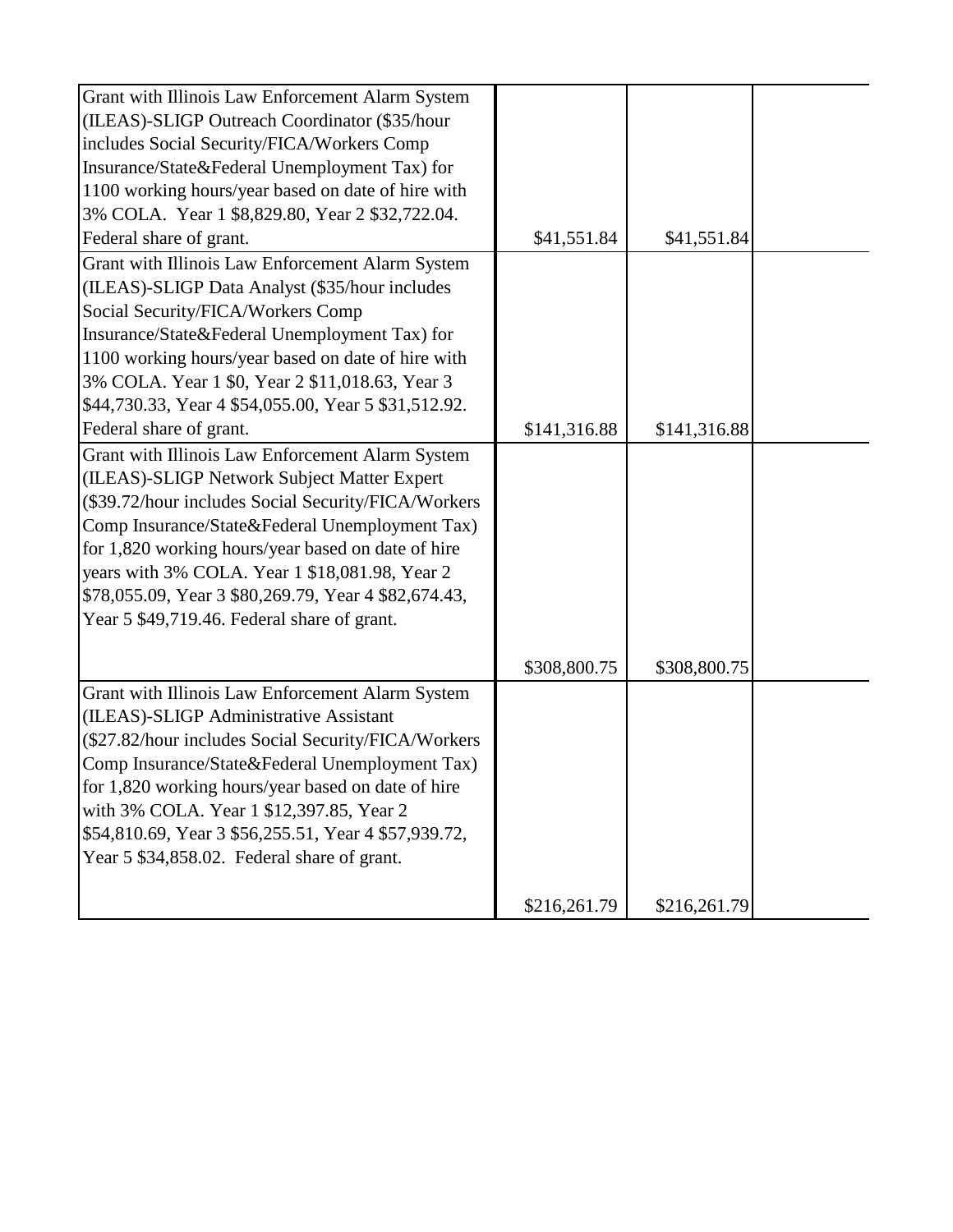| Grant with Illinois Law Enforcement Alarm System         |              |              |  |
|----------------------------------------------------------|--------------|--------------|--|
| (ILEAS)-Statewide Interoperability Coordinator           |              |              |  |
| (SWIC) at 80% time dedicated to project. \$51.50/hour    |              |              |  |
| includes (Social Security/FICA/Workers Comp              |              |              |  |
| Insurance/State&Federal Unemployment Tax) for            |              |              |  |
| 1,820 working hours/year based on date employee          |              |              |  |
| funded by grant with 3% COLA. Year 1 \$50,086.71,        |              |              |  |
| Year 2 \$80,810.92, Year 3 \$83,256.88, Year 4           |              |              |  |
| \$85,751.14, Year 5 \$51,568.05. Federal share of        |              |              |  |
| grant.                                                   |              |              |  |
|                                                          | \$351,473.70 | \$351,473.70 |  |
| Grant with Illinois Law Enforcement Alarm System         |              |              |  |
| (ILEAS)-Travel for contractors for PSBN                  |              |              |  |
| Conferences, and working group meetings to include       |              |              |  |
| mileage at .56/mile, lodging, and per diem (SWIC/        |              |              |  |
| Outreach Coordinators/SME/Grant&Travel                   |              |              |  |
| Coordinator for a total of 4 positions).                 |              |              |  |
| \$20,797/year*4.5 years. see budget narrative for        |              |              |  |
| further cost explanation. Federal share of grant.        |              |              |  |
|                                                          | \$93,590.14  | \$93,590.14  |  |
| Grant with Illinois Law Enforement Alarm System          |              |              |  |
| (ILEAS)-Illinois SLIGP Statewide Conferences.            |              |              |  |
| Fidiuciary agent to create a contractual obligation with |              |              |  |
| 3 hotels (vendor). 1,000 individuals for 3 seperate 1    |              |              |  |
| day sessions will be in attendance. \$20,000 (235)       |              |              |  |
| rooms for one night); \$8,000 on lunch (\$8.00/person);  |              |              |  |
| \$2,000 for audio visual needs. Federal share of grant.  |              |              |  |
|                                                          | \$30,000.00  | \$30,000.00  |  |
| Grant with Illinois Law Enforcement Alarm System         |              |              |  |
| (ILEAS)-Regional Workshops/Consultations with            |              |              |  |
| FIRSTNET (room rentals and supplies based on             |              |              |  |
| previous type meetings; 1 each region over 8 regions     |              |              |  |
| at \$1,000 each for total of \$8,000; \$2,000 for        |              |              |  |
| Audio/Visual;\$3,000 Lodging/Catering misc meeting       |              |              |  |
| expenses for 4.5 years. Federal share of grant.          | \$13,000.00  | \$13,000.00  |  |
| Grant with Illinois Law Enforcement Alarm System         |              |              |  |
| (ILEAS)-Contractual Vendor Materials/Supplies Costs      |              |              |  |
| for Outreach Session \$7,777.77 a year for *4.5 years.   |              |              |  |
| Federal share of grant.                                  | \$35,000.00  | \$35,000.00  |  |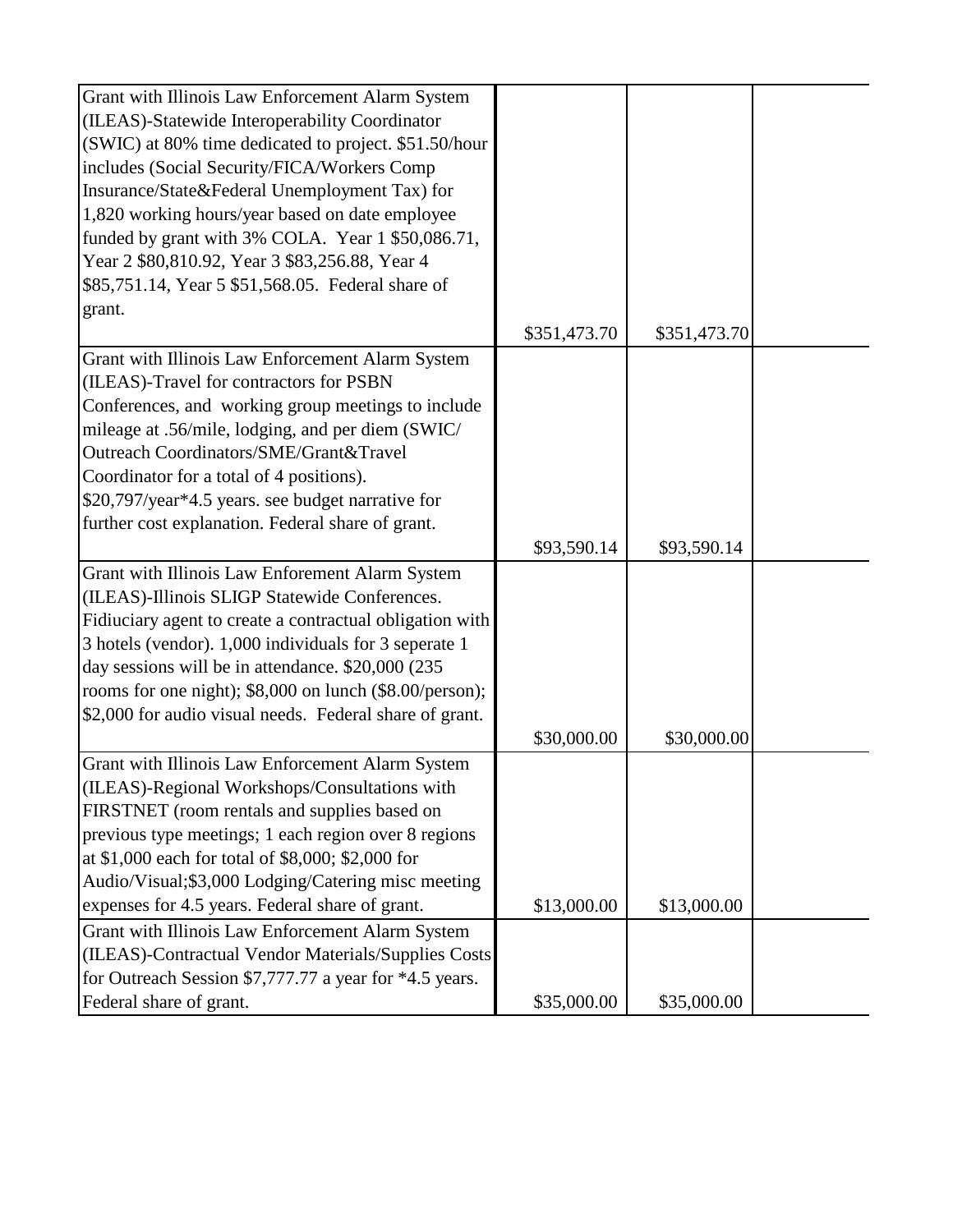| Grant with Illinois Law Enforcement Alarm System         |                |                |              |
|----------------------------------------------------------|----------------|----------------|--------------|
| (ILEAS)-Contractual Vendor for web-based                 |                |                |              |
| registration system, system/technology maintenance,      |                |                |              |
| and software/mapping associated with project. See        |                |                |              |
| budget narrative for cost explanation. \$11,111.11 *4.5  |                |                |              |
| years. Federal share of grant.                           | \$50,000.00    | \$50,000.00    |              |
| Grant with Illinois Law Enforcement Alarm System         |                |                |              |
| (ILEAS)-Laptops for 4 staff/contractors members at       |                |                |              |
| \$1,000/each and other system technology equipment       |                |                |              |
| (Wirless hot-spot my-fy's and scanner) \$3,333.33 *4.5   |                |                |              |
| years. Federal share of grant.                           | \$15,000.00    | \$15,000.00    |              |
| Grant with Illinois Law Enforcement Alarm System         |                |                |              |
| (ILEAS)-General Office Supplies for program. See         |                |                |              |
| budget narrative for cost explanation. \$2,222.22 *4.5   |                |                |              |
| years. Federal share of grant.                           | \$10,000.00    | \$10,000.00    |              |
| Grant with Illinois Law Enforcement Alarm System         |                |                |              |
| (ILEAS)-Grant Management and Administration.             |                |                |              |
| \$14,994.42 a year *4.5 years. Federal share of grant.   |                |                |              |
|                                                          | \$67,474.88    | \$67,474.88    |              |
| Grant with Illinois Law Enforcement Alarm System         |                |                |              |
| (ILEAS) for statewide inventory/data collection          |                |                |              |
| related to the project. \$1,120,276.07/year* 2 years.    |                |                |              |
| Federal share of grant.                                  | \$2,240,552.14 | \$2,240,552.14 |              |
| <b>Contractual Total</b>                                 | 3,614,022.12   | \$3,614,022.12 | \$0.00       |
|                                                          |                |                |              |
| <b>Construction</b>                                      |                |                |              |
|                                                          |                |                |              |
|                                                          |                |                |              |
| <b>Other</b>                                             |                |                |              |
| <b>Technology Working Group Members- Electrical</b>      |                |                |              |
| Engineers who advise, develop, and supervise the         |                |                |              |
| installation of electrical components, or systems for    |                |                |              |
| commercial use for FIRSTNET users. Salary for            |                |                |              |
| match (\$46.05 an hour) based on U.S. Bureau of          |                |                |              |
| Labor Statistics for Illinois data is used unless salary |                |                |              |
| provided by the individual claimed for match 1,447       |                |                |              |
| hours/year for 3 years. Match share of grant.            | \$200,000.00   |                | \$200,000.00 |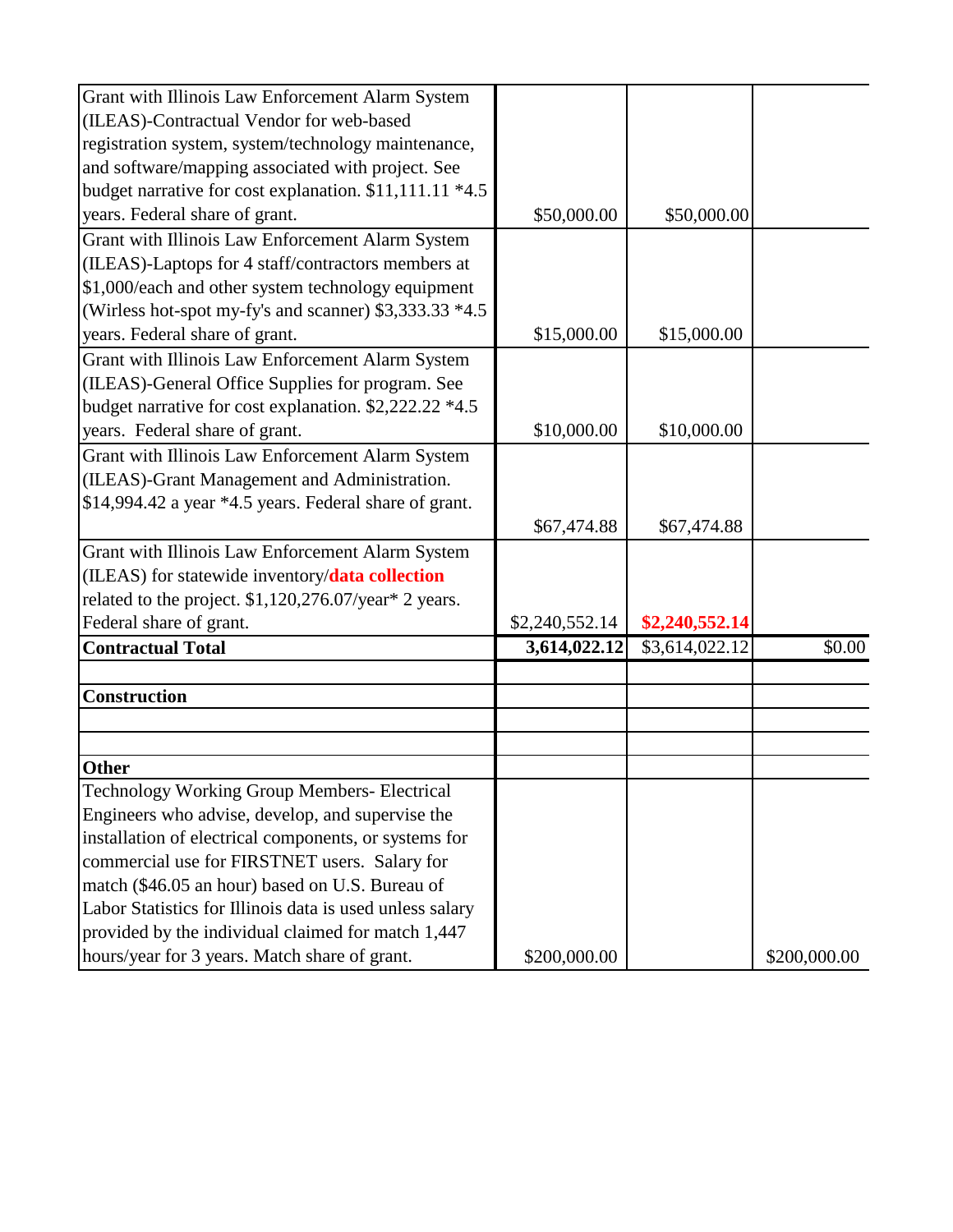| <b>Total Grant Budget (Federal plus match)</b>                                                              | 5,084,254.00 | 4,067,403.00 | 1,016,851.00 |
|-------------------------------------------------------------------------------------------------------------|--------------|--------------|--------------|
| <b>Indirect Cost Total</b>                                                                                  | \$126,000.00 |              | \$126,000.00 |
| share of grant.                                                                                             | \$126,000.00 |              | \$126,000.00 |
| grant/project manager. \$28,000/year*4.5 years. Match                                                       |              |              |              |
| Policy. IEMA ICR is based on salary and fringes from                                                        |              |              |              |
| Manager. Equates based on 28.5% ICR cap per IEMA                                                            |              |              |              |
| IEMA Indirect Cost Rate for Personnel- Project/Grant                                                        |              |              |              |
| <b>Indirect Cost</b>                                                                                        |              |              |              |
|                                                                                                             |              |              |              |
| <b>Other Total</b>                                                                                          | \$715,851.00 | \$0.00       | \$715,851.00 |
| the grant.                                                                                                  | \$15,667.00  |              | \$15,667.00  |
| Springfield. \$3,481.66/year*4.5 years. Match share of                                                      |              |              |              |
| .46% of lease costs at 2200 S. Dirksen Parkway,                                                             |              |              |              |
| IEMA Facility Cost- Project/Grant Manager 150 sq ft                                                         |              |              |              |
|                                                                                                             | \$35,000.00  |              | \$35,000.00  |
| hour). Match share of grant.                                                                                |              |              |              |
| Police, \$24.83 for Local Emergency Managers and                                                            |              |              |              |
| Statistics for Illinois data (\$42.17 for Fire, \$47.34 for                                                 |              |              |              |
| Salary for match based on U.S. Bureau of Labor                                                              |              |              |              |
| kind salary match for non-Federal funded positions.                                                         |              |              |              |
| until attendees sign into Conference) 1.5 hours with in                                                     |              |              |              |
| that can't be used for match; won't know accurate total                                                     |              |              |              |
| attendees (some attendees are paid with Federal Funds                                                       |              |              |              |
| IEMA Conference General Session 1,000 (estimate)                                                            |              |              |              |
| claimed for match. Match share of grant.                                                                    | \$132,214.00 |              | \$132,214.00 |
| data is used unless salary provided by the individual                                                       |              |              |              |
| based on U.S. Bureau of Labor Statistics for Illinois                                                       |              |              |              |
| FIRSTNET users. Salary for match (\$39.58 an hour)                                                          |              |              |              |
| Specialists that map and collect data for possible                                                          |              |              |              |
| Data Collection Time-Local government GIS                                                                   |              |              |              |
| share of grant.                                                                                             | \$332,970.00 |              | \$332,970.00 |
| (\$42.17 for Fire, \$47.34 for Police an hour). Match                                                       |              |              |              |
| U.S. Bureau of Labor Statistics for Illinois data                                                           |              |              |              |
| from 1 to 2 hours with in kind salary match for non-<br>Federal funded positions. Salary for match based on |              |              |              |
| Outreach Meetings with First Responder Associations                                                         |              |              |              |
| Outreach Meetings for Potential FIRSTNET users,                                                             |              |              |              |
| Outreach Meeting Attendance Time-102 County                                                                 |              |              |              |
|                                                                                                             |              |              |              |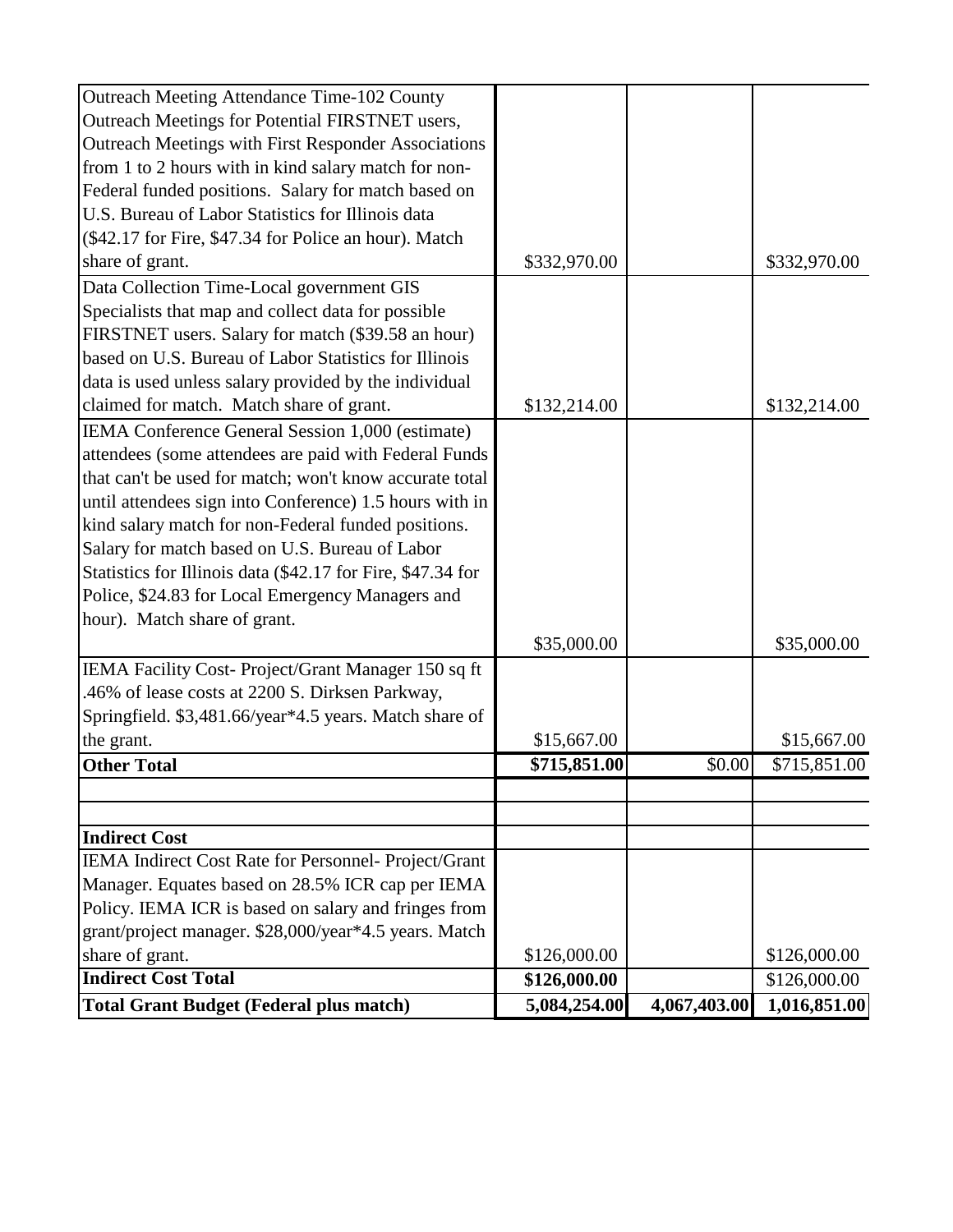# Revised budget Variance

| <b>Total</b> | Federal      | <b>Non Federal</b> | <b>Total</b> | Federal     | Non-Federal      |
|--------------|--------------|--------------------|--------------|-------------|------------------|
|              |              |                    |              |             |                  |
|              |              |                    |              |             |                  |
|              |              |                    |              |             |                  |
|              |              |                    |              |             |                  |
|              |              |                    |              |             |                  |
|              |              |                    |              |             |                  |
| \$257,797.00 | \$257,797.00 |                    | \$24,842.00  | \$24,842.00 | $\boldsymbol{0}$ |
| \$257,797.00 | \$257,797.00 | \$0.00             | \$24,842.00  | \$24,842.00 | $\overline{0}$   |
|              |              |                    |              |             |                  |
|              |              |                    |              |             |                  |
|              |              |                    |              |             |                  |
|              |              |                    |              |             |                  |
|              |              |                    |              |             |                  |
|              |              |                    |              |             |                  |
|              |              |                    |              |             |                  |
| \$228,142.99 | \$228,142.99 |                    | \$18,985.11  | \$18,985.11 | $\boldsymbol{0}$ |
|              |              |                    |              |             |                  |
|              |              |                    |              |             |                  |
| 228,142.99   | \$228,142.99 | \$0.00             | \$18,985.11  | \$18,985.11 | $\boldsymbol{0}$ |
|              |              |                    |              |             |                  |
|              |              |                    |              |             |                  |
|              |              |                    |              |             |                  |
|              |              |                    |              |             |                  |
|              |              |                    |              |             |                  |
| \$14,560.00  | \$14,560.00  |                    | \$3,292.00   | \$3,292.00  | $\boldsymbol{0}$ |
|              |              |                    |              |             |                  |
|              |              |                    |              |             |                  |
|              |              |                    |              |             |                  |
| \$250,000.00 |              | \$250,000.00       | \$75,000.00  | \$0.00      | \$75,000.00      |
| 264,560.00   | \$14,560.00  | \$250,000.00       | \$78,292.00  | \$3,292.00  | \$75,000.00      |
|              |              |                    |              |             |                  |
|              |              |                    |              |             |                  |
|              |              |                    |              |             |                  |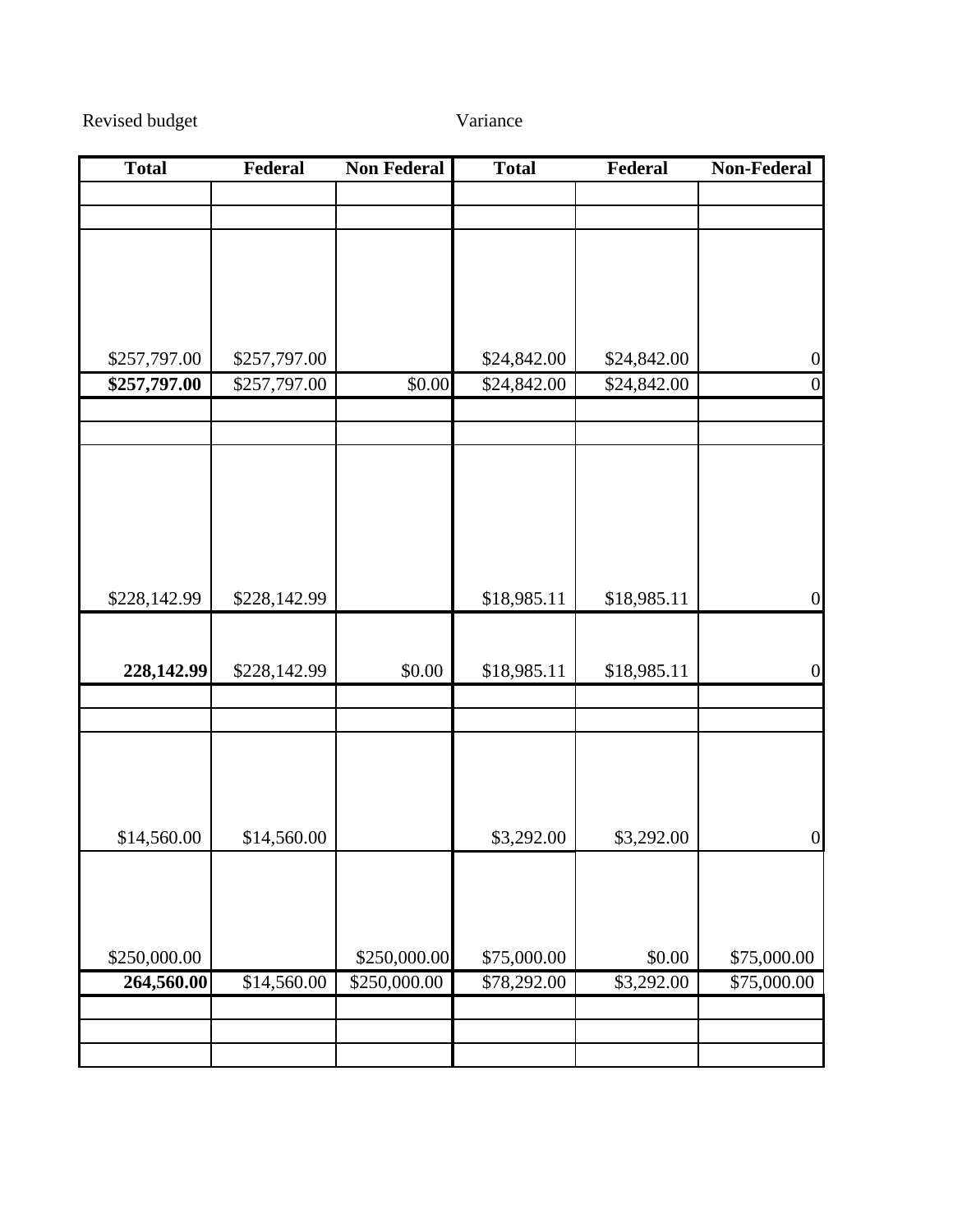| \$88,411.68  | \$88,411.68  | \$46,859.84     | \$46,859.84     | $\$0.00$ |
|--------------|--------------|-----------------|-----------------|----------|
|              |              |                 |                 |          |
| \$154,508.07 | \$154,508.07 | \$13,191.19     | \$13,191.19     | \$0.00   |
|              |              |                 |                 |          |
| \$282,253.20 | \$282,253.20 | $(\$26,547.55)$ | $(\$26,547.55)$ | \$0.00   |
| \$204,363.90 | \$204,363.90 | (\$11,897.89)   | (\$11,897.89)   | \$0.00   |
|              |              |                 |                 |          |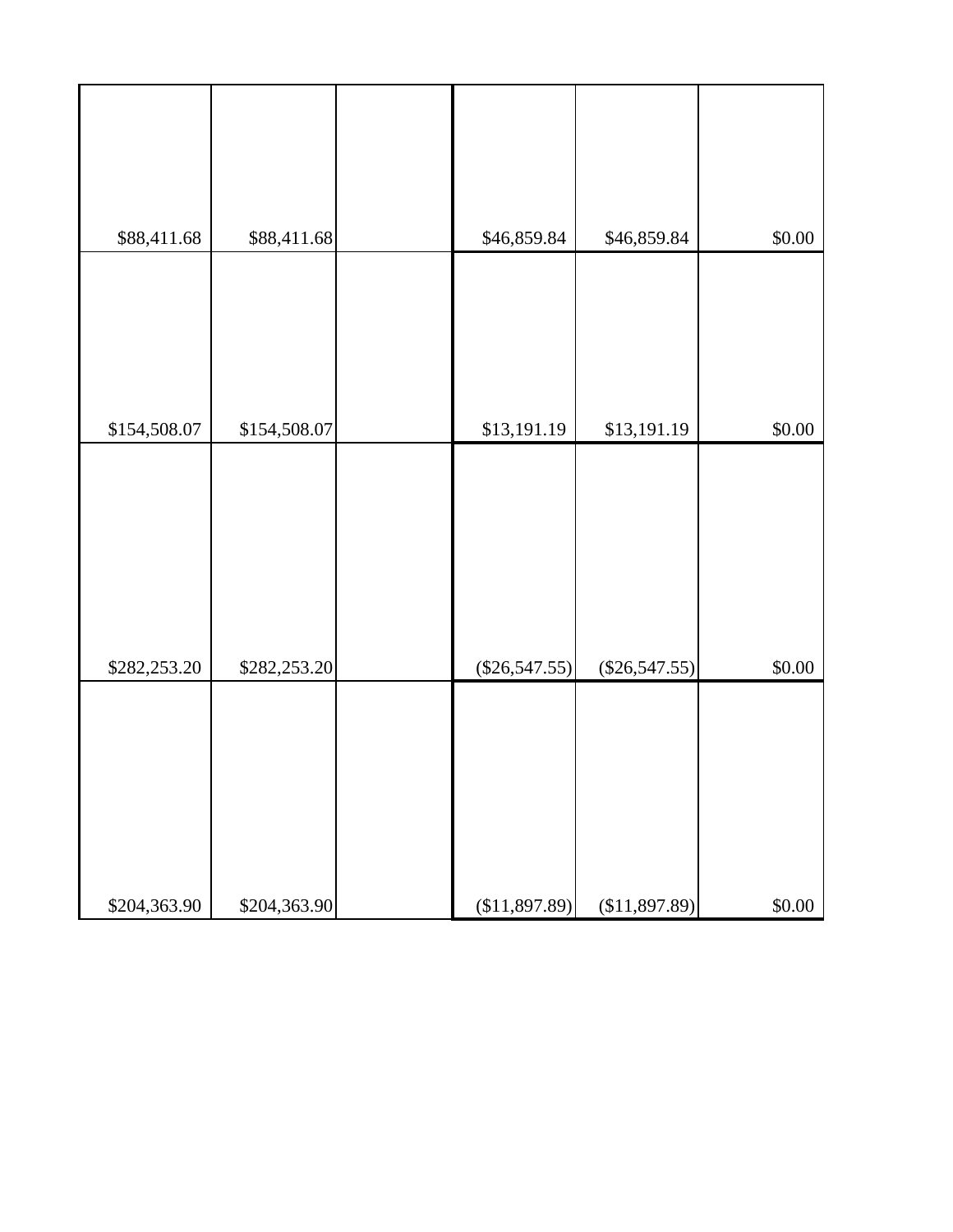| \$381,689.53 | \$381,689.53 | \$30,215.83 | \$30,215.83 | $\$0.00$ |
|--------------|--------------|-------------|-------------|----------|
|              |              |             |             |          |
|              |              |             |             |          |
| \$115,000.00 | \$115,000.00 | \$21,409.86 | \$21,409.86 | $\$0.00$ |
|              |              |             |             |          |
| \$100,000.00 | \$100,000.00 | \$70,000.00 | \$70,000.00 | \$0.00   |
|              |              |             |             |          |
| \$15,500.00  | \$15,500.00  | \$2,500.00  | \$2,500.00  | \$0.00   |
| \$45,000.00  | \$45,000.00  | \$10,000.00 | \$10,000.00 | \$0.00   |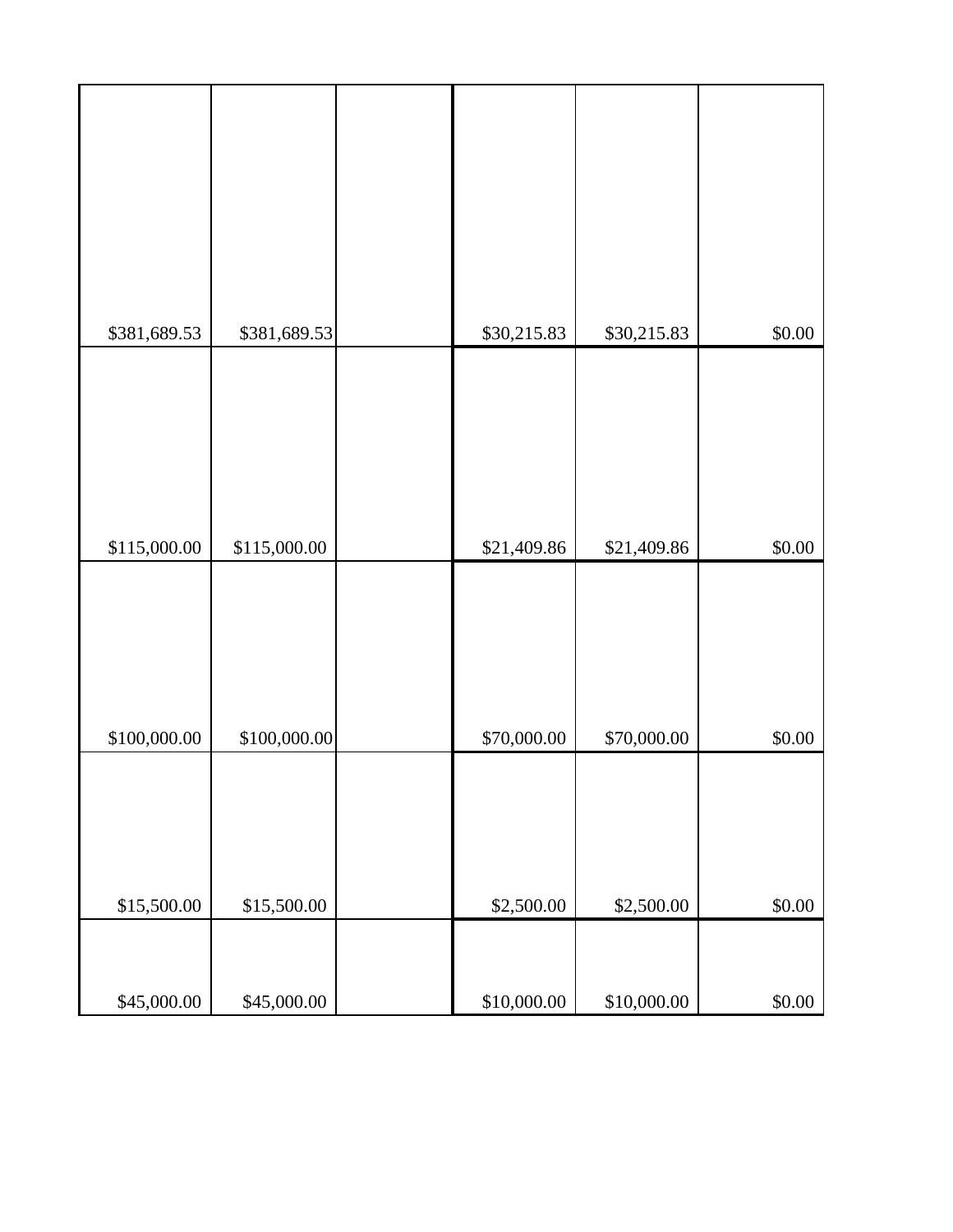| \$50,000.00    | \$50,000.00    |              | \$0.00           | \$0.00           | \$0.00          |
|----------------|----------------|--------------|------------------|------------------|-----------------|
|                |                |              |                  |                  |                 |
| \$15,145.08    | \$15,145.08    |              | \$145.08         | \$145.08         | \$0.00          |
|                |                |              |                  |                  |                 |
| \$10,000.00    | \$10,000.00    |              | \$0.00           | \$0.00           | \$0.00          |
| \$76,940.60    | \$76,940.60    |              | \$9,465.72       | \$9,465.72       | \$0.00          |
| \$2,028,090.95 | \$2,028,090.95 |              | $(\$212,461.19)$ | $(\$212,461.19)$ | \$0.00          |
| 3,566,903.01   | \$3,566,903.01 | \$0.00       | $(\$47,119.11)$  | $(\$47,119.11)$  | \$0.00          |
|                |                |              |                  |                  |                 |
|                |                |              |                  |                  |                 |
|                |                |              |                  |                  |                 |
|                |                |              |                  |                  |                 |
| \$125,000.00   |                | \$125,000.00 | $(\$75,000.00)$  | \$0.00           | $(\$75,000.00)$ |